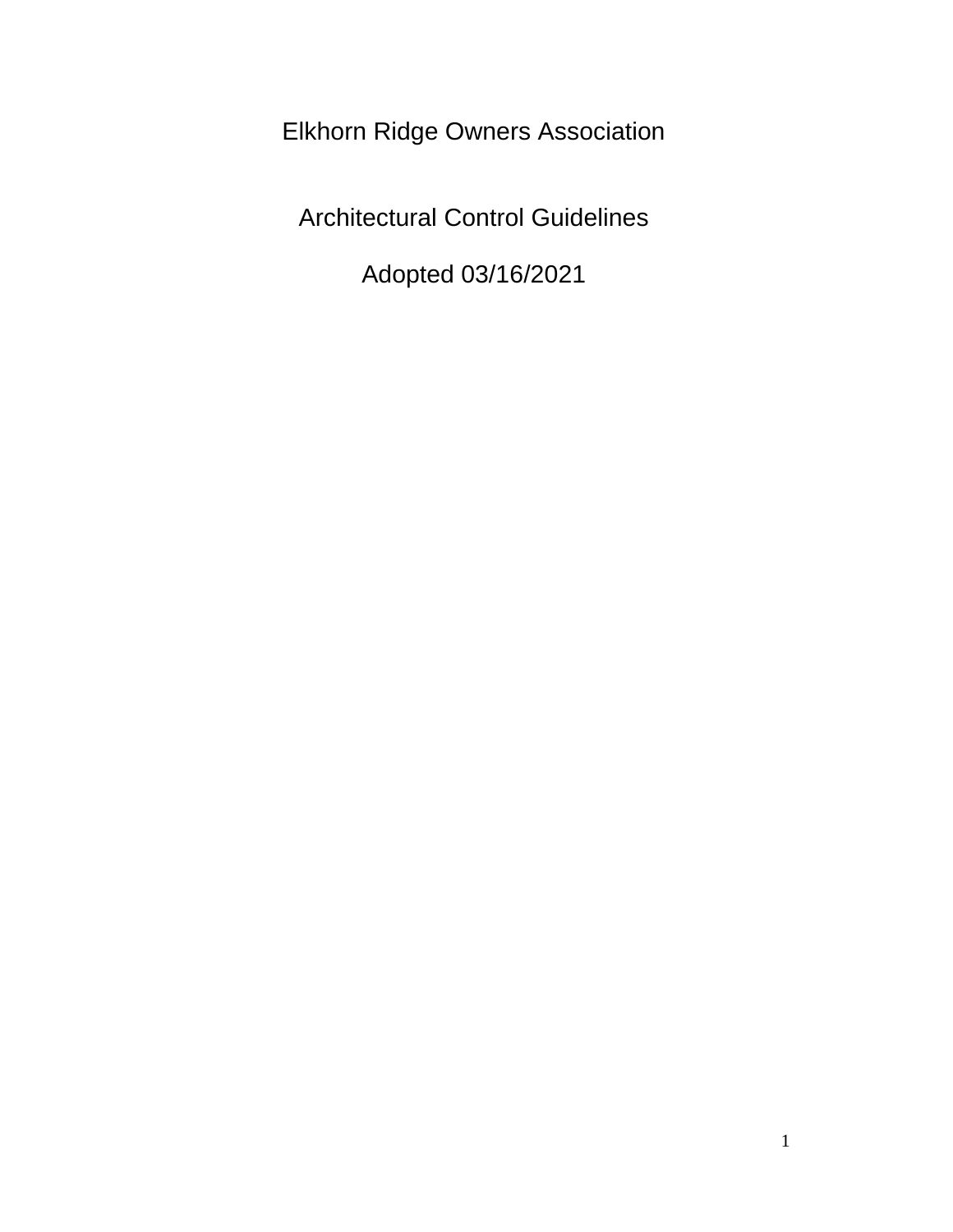# **I. INTRODUCTION**

### **A. Imagine:**

A unique residential community nestled in the top of the Sierra Nevada Mountains, in the beautiful Lake Tahoe Region. Local and vista views abound. Not a tourist destination, but a home, a primary or secondary residence for those who choose to live in the natural mountain environment. The homes found within this community complement the natural setting. They are inviting and warm. There is a harmonious connection between the homes and the natural surroundings. Imagine a home in Elkhorn Ridge.

## **B. Objectives:**

The objective of the Design Review Process exists to assist you and your neighbors in creating the best possible environment for enjoying your property while preserving the natural beauty of the area. The criteria incorporated in the Architectural Control Guidelines on the following pages seek to encourage harmony between the buildings and their sites and to relate to the existing neighborhood.

To achieve the best results owners are encouraged to seek professional design assistance while planning and designing their homes. Because of the unique site conditions at Elkhorn Ridge, professionals familiar with the mountain environment can provide the owner with an understanding of the site possibilities and assist the owner in realizing the special design qualities desirable for this area. Additionally, professionals familiar with the local area, and knowledgeable in the local governmental agency permitting requirements, will be able to provide the required documents in a form adequate for agency review procedures and permitting .

Preservation of the natural environment, while achieving a harmonious relationship with neighboring man-made structures, is the foremost objective of the Design Review Process. The form of the structure and the special character of the sites provide opportunities to enhance the setting. Each structure at Elkhorn Ridge must have a respect for the natural terrain. Building forms should relate to the natural surroundings, but buildings in close proximity to one another must also have compatible design qualities.

The Design Guidelines are based on primary policies of appropriate design as it relates to the Elkhorn Ridge Project. All structures and site improvements shall be designed to fit the topography of the building site lot, and elevations and design which the Architectural Control Committee finds aesthetically incompatible with the physical site, the adjoining properties or the environment of the development will not be approved.

## **C. Architectural Style:**

The architecture for any structure in Elkhorn Ridge should be designed to fit the mountain environment and climate. "Mountain Ranch," "Arts and Crafts," and "Mountain Modern" style homes are the objective. Natural building materials should be used such as stone and timber that appear to be local to the region. Homesite coverage shall not exceed 33% of the gross lot acreage, including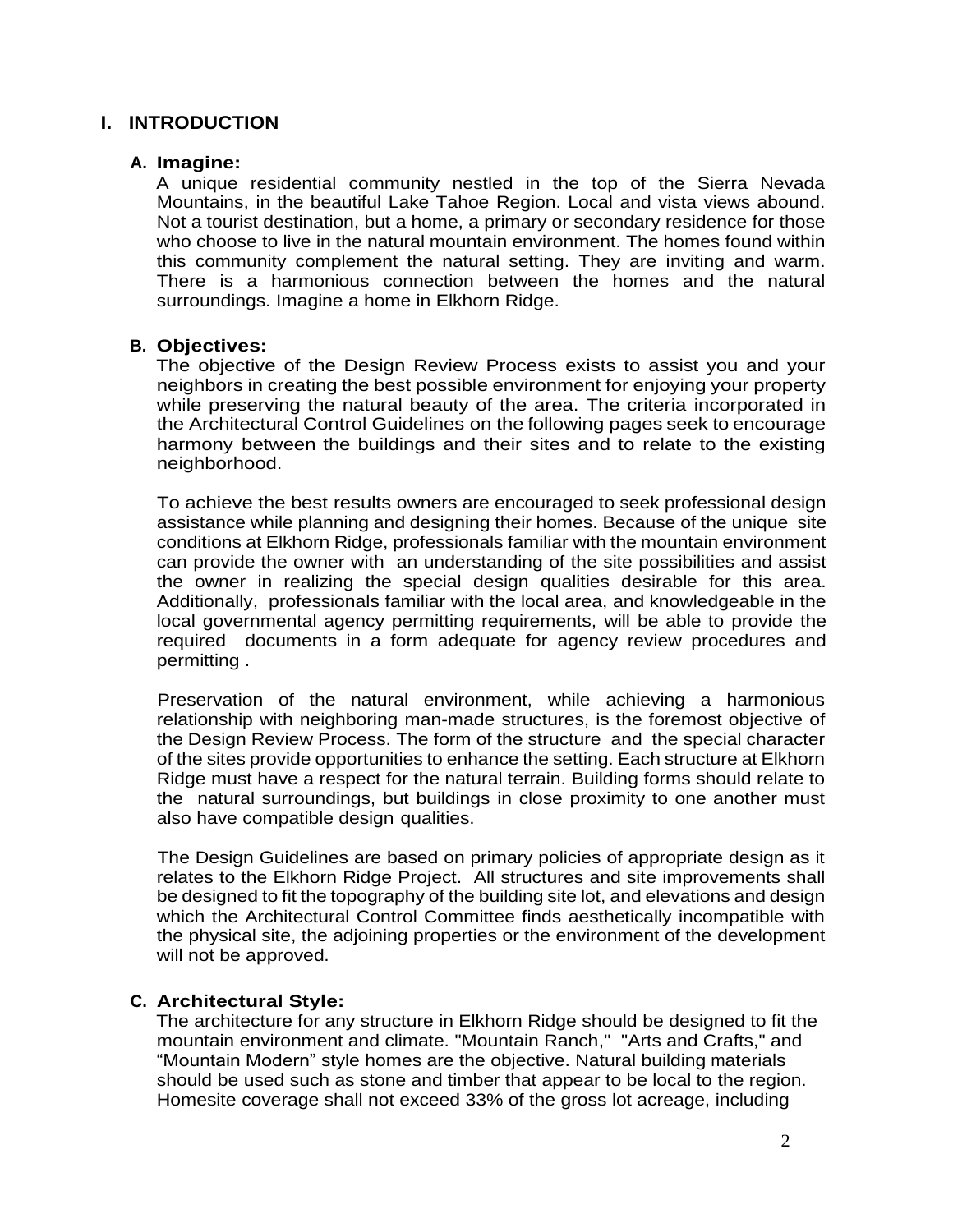garages, porches, decks, driveways, and walkways.

It is particularly important that the overall form, massing, and scale of Single-Family Homes be consistent with the Guidelines and support the overall community image that blends the natural landscape with the architecture. Within that overall fabric diversity of expression can be achieved through variety of detail, natural color, the composition of windows and doors, and the placement of additive elements such as porches, dormers, bay windows, and chimneys. Individual homes, however, should not call undue attention to themselves with monumental entries, overwhelming massing, and other distracting characteristics.

## **D. The Architectural Control Committee:**

The objective and responsibility of the Architectural Control Committee is to provide the services of design review and approvals, and to oversee the Design Review Process within the limitations provided in the Architectural Control Guidelines, for Planning, Design and Construction and Declaration of Restrictions. Members of the Architectural Control Committee are appointed by the Board of Directors of the Elkhorn Ridge Homeowners Association. One of the Committee's primary considerations is to aid you and your architect or designer in maintaining a high-quality development. This will serve to protect your investment in Elkhorn Ridge.

It is not the intent of these Guidelines to create homogenous homes, built of identical materials; but rather to create unique homes that complement the site and ea.ch other.

**E. Meetings:** The Committee generally meets monthly unless there is no business to be conducted. The location at which the meetings will be held may be determined by calling the manager of the Elkhorn Ridge Homeowners Association at (530) 832-0733.

#### **F. Revisions to Guidelines**

Revisions, changes, and addendum to these Guidelines may be adopted, issued, or promulgated from time to time by the Board of Directors of the Association.

# **II. DESIGN REVIEW PROCESS**

## **A. Overview**

The Design Review Process based on the Design Guidelines provide the framework for helping to shape the architecture and homesite development in support of the Objectives and Architectural styles envisioned for the Elkhorn Ridge Community. The Design Guidelines should not limit creativity, but instead, should encourage a variety of building solutions that will complement each other. It is the responsibility of every Owner and architect/designer to become familiar with the Design Guidelines, and other controlling documents prior to commencing site and building design. Once you have decided to build, the steps, procedures and requirements herein will be invaluable in assisting you, from the planning state through completion of your new home.

#### **B. Controlling Documents**

As previous mentioned, The Owner, applicant and the Architect/Designer will benefit from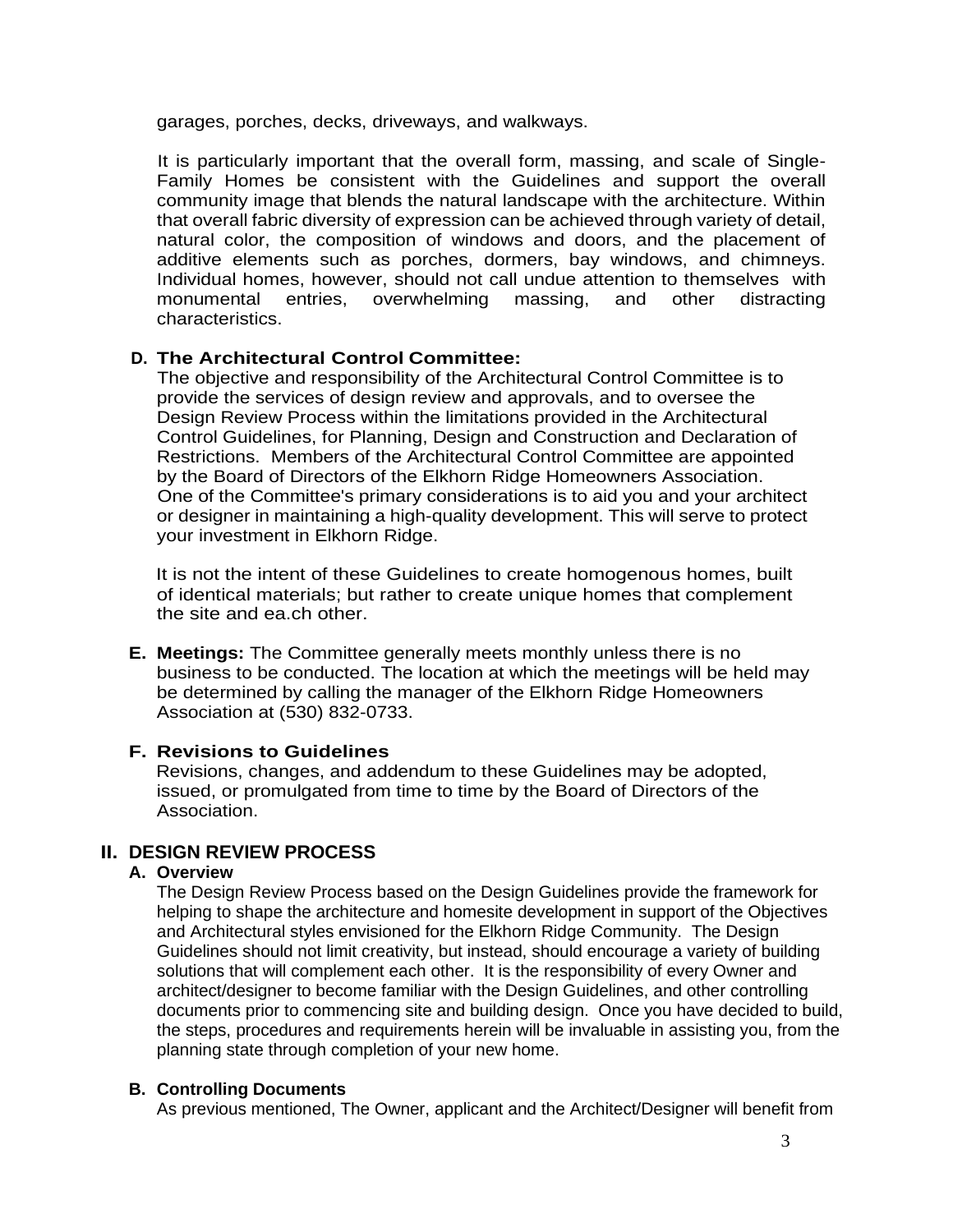reading, understanding and following these documents prior to submitting any plans to the Architectural Control Committee. When making application, the Owner and Architect/Designer will be required to sign a statement acknowledging that they have read and understand the Design Guidelines.

Controlling Documents include the following:

- (1) The CC&Rs of Elkhorn Ridge Owners Association
- (2) The Architectural Control Guidelines
- (3) The Town of Truckee Development Code

#### **III. PLANNING, DESIGN AND CONSTRUCTION GUIDELINES A. Site Location and Preparation**

# **1. Topographic Maps**

A topographic map prepared by a civil engineer or registered land surveyor is essential for good site planning and is a requirement for plan submittal. The degree of slope, the orientation to sun, wind and view, location of trees, boulders and drainage swales are of great significance. The location, height, and activity zones (decks, parking, etc.) of contiguous neighboring houses should be taken into consideration during the planning process.

## **2. Site Reconnaissance.**

Site planning should begin with data collection. Front setbacks, property lines, side yard and rear yard setbacks should be plotted. Easements for utilities, drainage, pedestrian, and other access should be delineated. Water, sewer, electricity, gas, telephone, and TV cable lines as well as the edge of street should be located. Significant views and orientation to the sun should be noted for determining their effect in the site planning process.

## **3. Ground Conditions Disturbance**

The actual siting of the proposed structures should relate to the natural terrain. Ground disturbance, including grading, should be minimized and only that which is absolutely necessary for the construction of the project will be permitted. Every effort should be made to preserve the natural features of the site.

There shall be no removal of vegetation nor disturbance of ground surface conditions between October 15 of any year and May 1 of the following yar. A written variance to the ground disturbance dates stated above may be granted by the Town of Truckee where it can be shown that granting such a variance would not contribute to the degradation of water quality.

Ground compaction and disturbance activities shall be prevented in unpaved areas not subject to construction. Areas not subject to construction shall be fenced or otherwise marked to limit access. These boundary facilities shall be inspected periodically and shall be maintained throughout the entire project.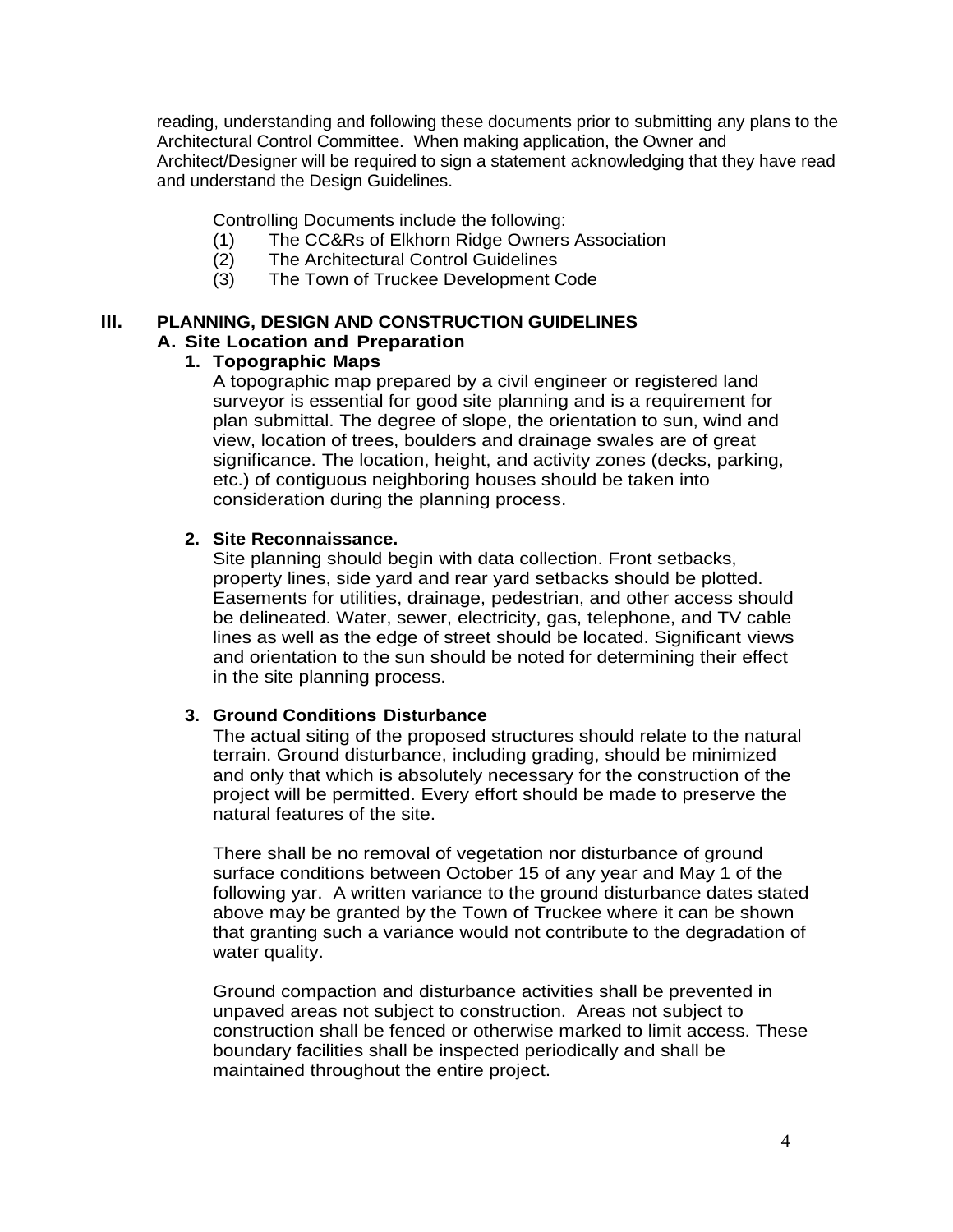## **4. Soil Erosion**

Every effort should be made to avoid soil erosion. Local and regional ordinances addressing erosion control should be consulted and followed. Additional soil erosion control measures, including the use of BMPs (i.e. straw wattles, hay bales, silt fencing, etc.) to minimize erosion problems.

## **5. Trees**

Trees may not be removed during construction except with the approval of the Committee. All trees which are deemed necessary to be removed to permit the construction of the project should be flagged with bright colored ribbon for the Committee's review. The owner may be required by the Committee to replace each tree removed during the construction process with another young tree deemed by the Committee to be of suitable maturity to assure survival and in a location that is calculated to retain the previous character and appearance of the property.

## **6. Design Elements**

Building design should take into account grade changes, locations of trees, boulders, and orientation to sun and views. Privacy and impact on adjacent neighbors should be considered both in site planning and in the architectural elements of the structure. Trees and natural vegetation should be protected, incorporated, and utilized to enhance the overall design. Structures should be located on the homesite where it least alters the natural terrain and tree cover. Wherever possible, new structures should be separated from existing ones byvegetation.

## **7. Drainage**

Site drainage and spring run-off should be carefully considered in the drainage solution. Natural drainage courses should be preserved and existing vegetation (ground cover, shrubs, etc.) should be left undisturbed on the site except where the structures are located and where construction access is necessary. Care should be taken to avoid damage to, or exposure of, tree roots. Major roots cut in the construction process should be protected by wrapping them with burlap which is kept moist until backfill is required. The construction area and access area should be contained as close to the structure as is reasonably possible.

#### **8. Access**

Neighboring properties are not to be used for access to building sites or for storage of materials without the Committee's approval and the affected property owner's written permission.

## **B. Specific Design Elements**

## **1. Homesite Coverage**

Total coverage of the land by buildings, road, parking area or decks will not exceed 33% of the homesite area.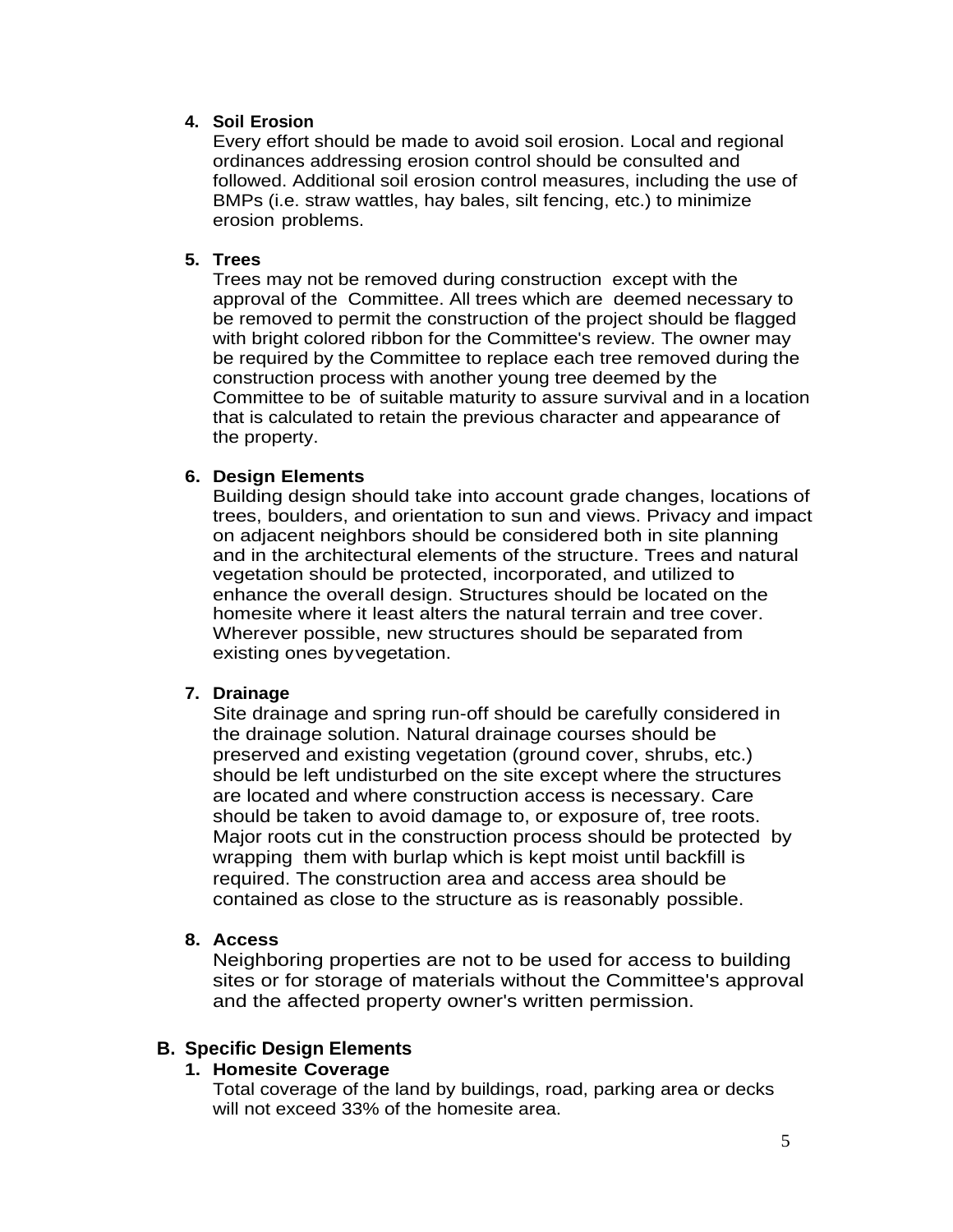## **2. Setbacks**

Front yard setbacks shall be a minimum of thirty feet; the Committee may require a greater front yard setback to make the structure and property more compatible with surrounding properties. For a showing of good cause, the Committee may also permit a front yard setback of less than thirty feet, but in no case less than twenty-two feet. Side and rear yard setbacks shall be, at a minimum, those required under local law or regulations. Greater setbacks, however, may be required if local site conditions make them more suitable. Planned building(s) improvements must remain within the building envelope, including roof overhangs, decks, and porches. No part of any structure may encroach onto or overhang a recorded easement or a front, rear, or side setback.

## **3. Height Restrictions**

The height of any structure shall be, at a maximum, those heights permitted under local law or restrictions. Greater restrictions on building height, however, may be required if deemed to be inconsistent with the surrounding neighborhood. Building heights are currently limited to 35 feet by the Town of Truckee Development Code. Building height is defined as the vertical distance from the highest point of a structure to the average of the highest and lowest points where the exterior walls touch natural grade. Detached garages ·shall not exceed 28 feet in height. Buildings that have two stories should include significant portions that are only one story in height.

## **4. Floor Space**

The minimum floor space of the living area shall be 2,500 square feet in any residence constructed in Elkhorn Ridge. The "living area" is defined to include all areas with 5'-0" minimum height clearance and does not include carports, detached garages, basements, uncovered porches, decks, or other uninhabited areas.

Variances to the minimum square footage requirements will be considered for corner, narrow, and steeply sloping lots. In no case shall the minimum square footage be less than 2,200 square feet

#### **5. Form and Massing**

The object at Elkhorn Ridge is to create simple building forms and masses that respond to existing terrain and are in scale with the surrounding landscape. Avoid large, obtrusive building forms by breaking large volumes into smaller wings and additions. Detached garages may be connected to the main building by utilizing breezeways, trellises, or other architectural connections.

Two story masses are to be located towards the center of buildings, with building height and massing stepping down at the edges to avoid the appearance of large two-story "boxes". Two story "Boxes" will not be approved. Second story living spaces shall not exceed 40% of the total living spaces. Calculations of the floor area may include covered porches and attached garages.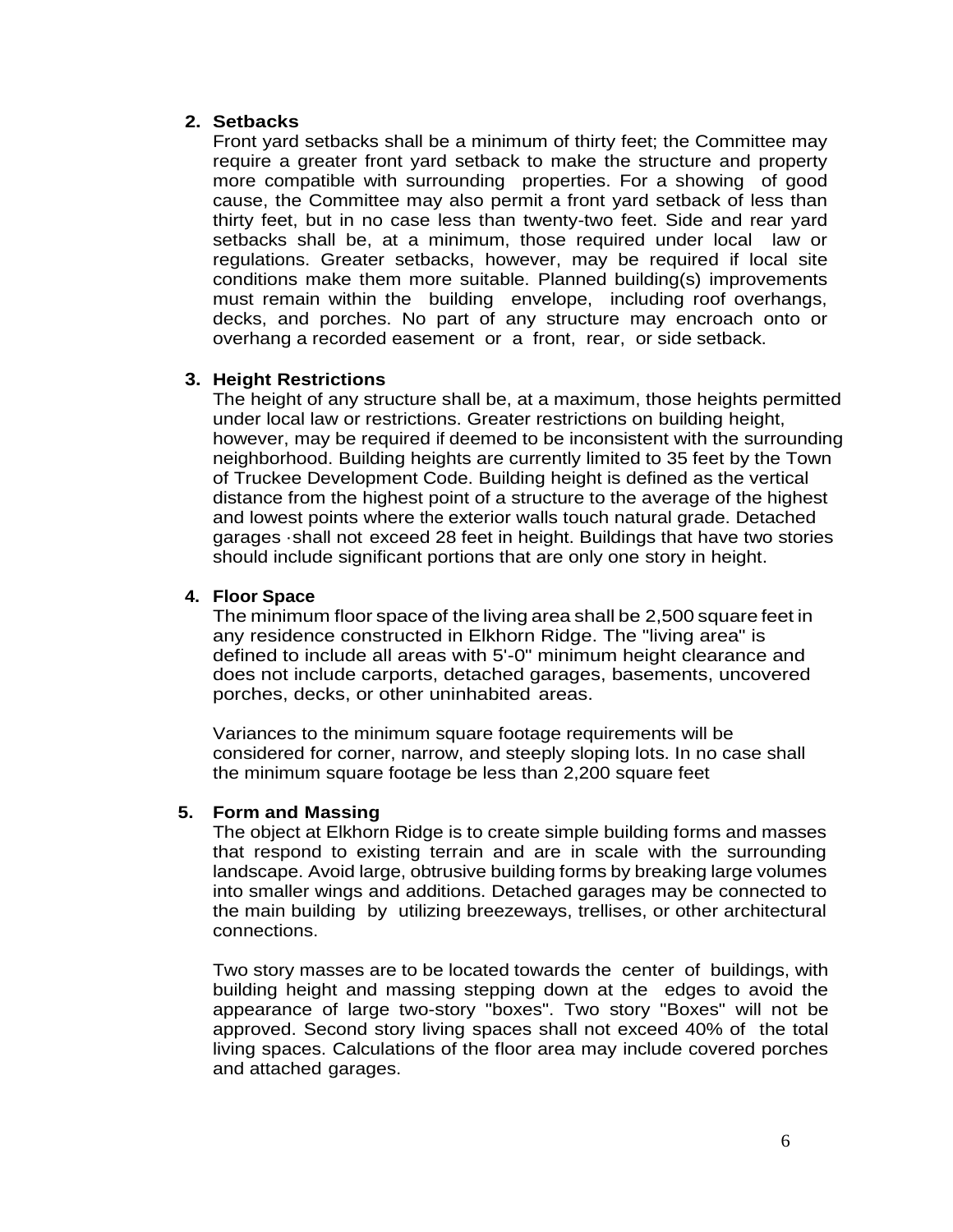## **6. Single Family Occupancy**

Under the terms of the Declaration of Restrictions, structures are limited to single family occupancy. The design of all residential structures should be consistent with the concept of a single- family dwelling. Exterior or interior features which are inconsistent with a single-family dwelling will be prohibited. The single exception will be additional living space above a detached garage and is subject to Committee approval. In marginal cases, the Committee may require the owner, as a condition of approval of plans, to execute and record a specific restrictive deed covenant prohibiting multiple family occupancies.

# **7. Excavation and Fill**

Excavation or fill shall be limited to 4'-0" cut or fill outside of the structure where exposed to view. Areas of cut and fill shall be replanted with native plant material. Retaining walls of acceptable materials are required at vertical cuts. No excavation, filling, or removal of trees and other vegetation shall be done before final working drawings have been approved in writing by the Committee

## **8. Fences**

Any fence should promote openness. Solid material fences, including but not limited to "dog-ear" fences or plank fences, are not to be used; except that, where the rear of the property backs up to an intensively populated adjacent subdivision and privacy needs require it, the Committee will consider a solid fence. All fences must be constructed only of wood or stone. Side yard and rear yard fences may incorporate such materials that shall promote openness.

The maximum height permitted for front yard and side yard fences is three feet. Side yard and rear yard fences may be built near the property lines, or, with the contiguous property owner's consent, on the property line; front yard fences shall be built a minimum of ten feet from the front property line. Again, solid fencing is not allowed, except as described above. Any fence shall be built from the same or similar materials as any existing approved fence.

All fences shall avoid conflicting with any existing easements and shall otherwise conform with any local ordinance of the Town of Truckee, the County of Nevada, or other governmental entity having jurisdiction.

## **9. Roofs**

All structures built in Elkhorn Ridge should have the majority of their roof surfaces pitched at a rise of greater than 4 in 12. In other locations, lesser pitched roofs will be reviewed on their individual merit. All roofing material supplies shall be submitted to the Committee for approval as to type and color. Owners can request a variance for roof pitch less than 4 in 12.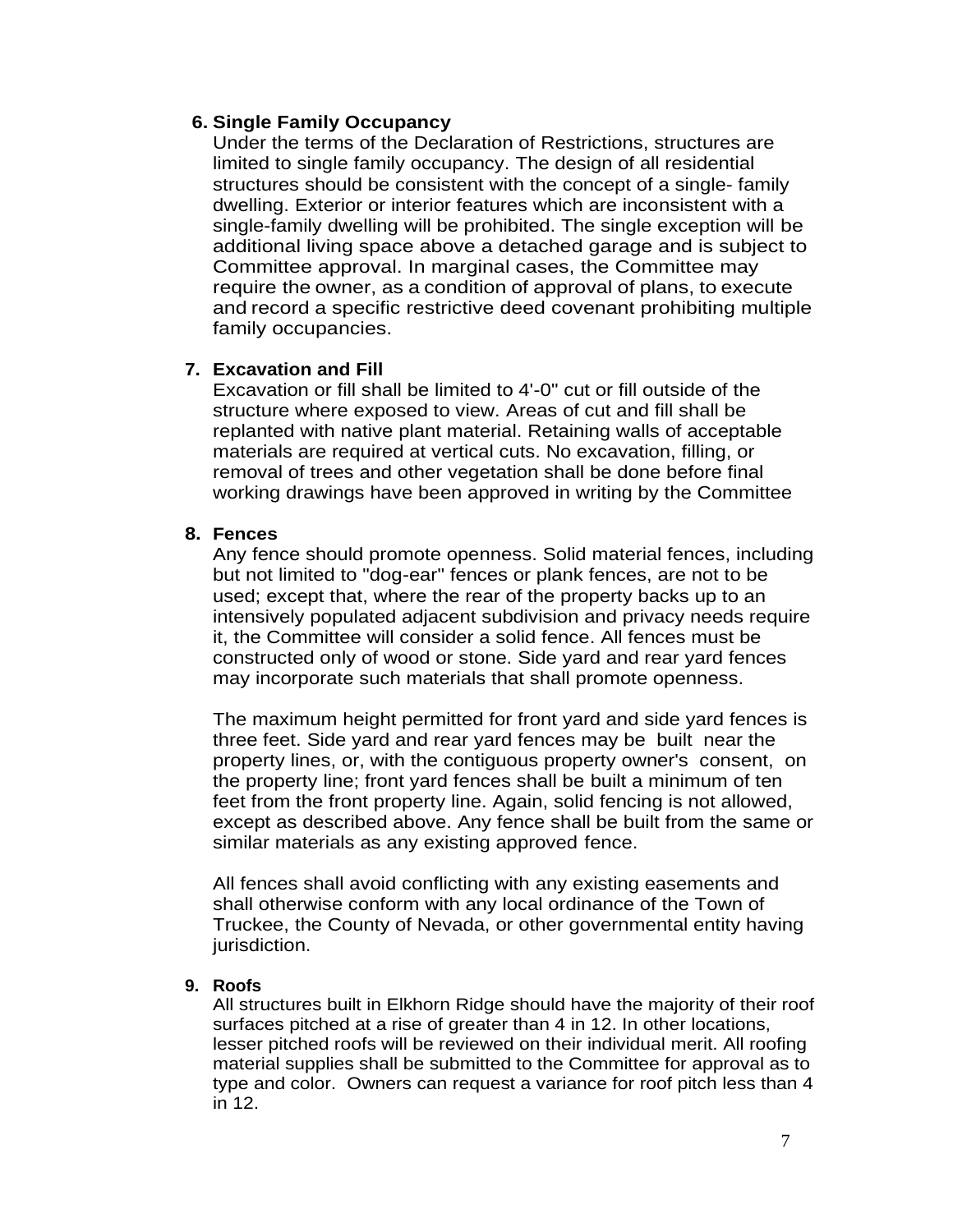#### **10. Exterior Components**

Color samples for all vinyl or aluminum exterior doors, windows and screens shall be submitted to the Committee for approval. The color of these items should be such that they do not attract undue attention or distract from the appearance of the residence or the surrounding neighborhood. Roof stacks, vents, flashing and other exposed metal shall be painted a color or possess a finish approved by the Committee which blends in with the surrounding siding or roof material.

#### **11. Exterior Colors**

Colors shall be generally restricted to those found in the immediate vicinity. Colors found in nature will be favored. Samples must be submitted for approval. In order to properly evaluate the color, paint samples should be submitted on the siding or other material which is to be painted.

#### **12. Antennae**

Outdoor antennae, such as rooftop television antennae and CB or ham radio antennae, are not allowed. Satellite dishes of appropriate size and design may be used; however, the painting of satellite dishes to an appropriate color may be required. To protect against an unwise investment, photographs, brochures, or other depictions of the satellite dish should be submitted to the Committee for approval prior to purchase and installation.

#### **13. Accessory Buildings**

Other than detached garages, accessory buildings are not allowed in Elkhorn Ridge, including but not limited to gazebos, playhouses, and storage sheds. Ample space should be provided in the garage for storage requirements.

#### **14. Solar Equipment**

Any solar roofing shall be integrated into the architectural design of the structure.

#### **15.Utility Installations**

All utility sources shall be adequately screened from view with materials compatible with the structure. This includes all piping, wiring and service connection boxes.All utilities shall be installed underground.

#### **16. Garbage/Trash Facility Locations**

Garbage or trash containers shall be suitably concealed from view by providing storage within or attached to the structure. Separate trash structures located at the parking pad or near the street will not be approved.

#### **17. Porches**

The utilization of porches, perhaps more than any feature, can add to the architectural appeal of the home design. Circular or oval shapes should be avoided. By incorporating porches, the focal point of the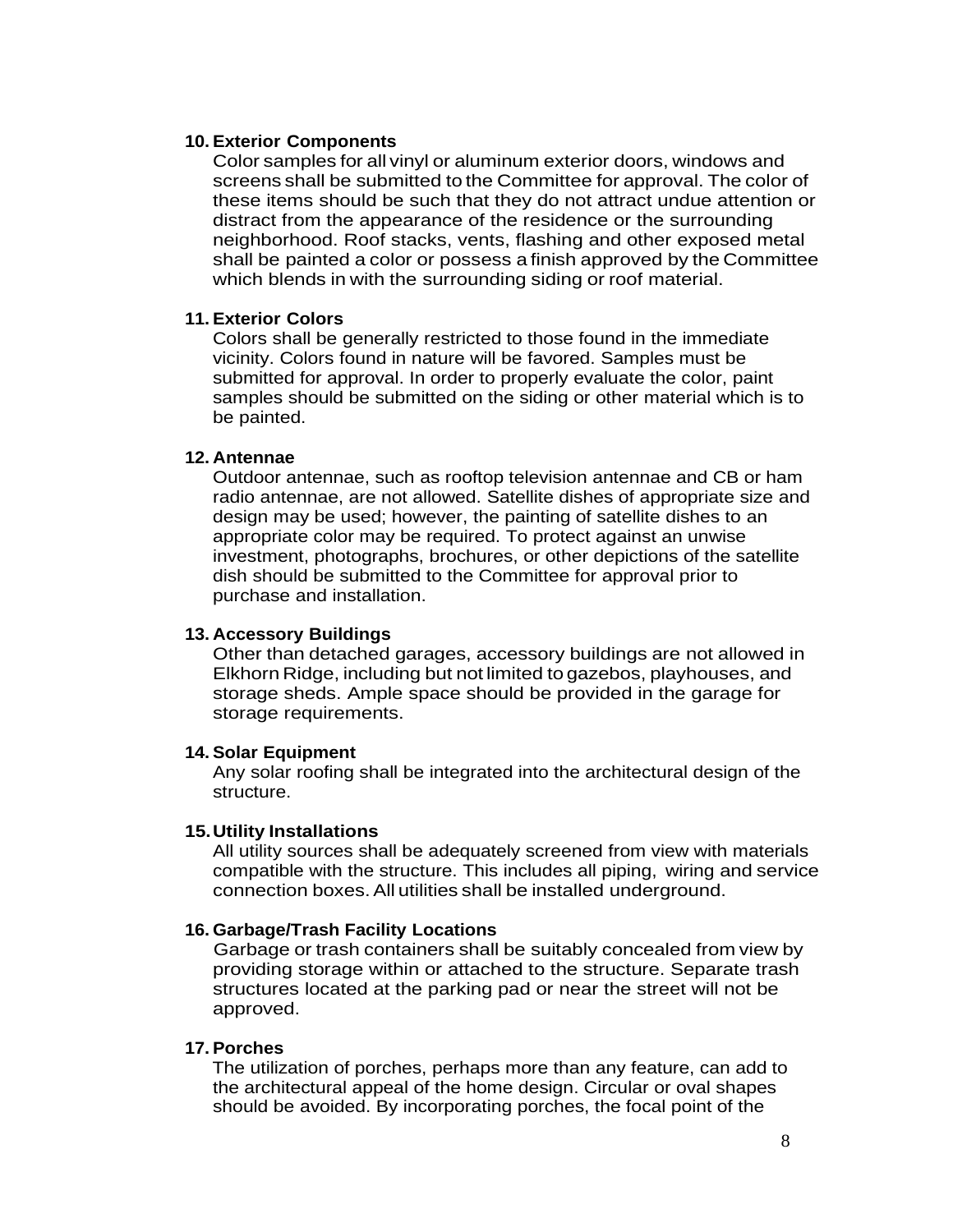home becomes the people-oriented entrance rather than a garagedoor dominated streetscape. Each home should have at least one covered porch on the front elevation, with a minimum depth of 6 feet, and width of 10 feet.

Column and railing design should be simple, refined wood forms consistent with the detailing of the house. Ornate or decorated railings are prohibited Porches properly designed will provide snow shed and protection from wind andweather.

#### **18. Decks**

Large, uncovered decks are discouraged. Underpinning for decks more than three feet above grade shall be designed without cross bracing or without a continuous screen wall to conceal structural supports. Roof snow drop onto decks should be avoided.

#### **19. Site Drainage and Trenching**

Structures shall be planned to minimize conflict with natural surface drainage. Insofar as possible, trenches shall be located in such a way that no tree roots will be damaged .

#### **20. Garages and Driveways**

2-car garages are required. Driveways or parking areas may be no wider than 12 feet at the street with a 15-foot radius at each corner, without prior approval by the Committee. Where possible, parking areas should be obscured from vision by natural planting.

Strong consideration should be given to the location and orientation of the garage to minimize garage doors facing directly onto the street. Consideration should be given to rotating the garage away from the street, separating the garage from the home with a connecting bridge or structure, or providing a detached garage. Garages located behind the house will be given strong consideration for front set back variances.

If garage doors face the street with less than a 45 degree offset from the direction of the street the exposed wall area of the garage doors may not exceed more than 30% of the total wall area of the building elevation that fronts the street.

Driveways should enter each site in a discreet manner, fitting the topography (and existing trees) while avoiding extensive paved or graded areas. In general, garages should be located and oriented, so they become subordinate to the home itself. The primary exposure to the street frontage should be the residence, rather than the garage door elevation as the dominant image. Given the snowfall levels of the region, driveways should also be designed with snow removal and storage inmind.

#### **21.Materials**

Good design can only be achieved through the use of genuine building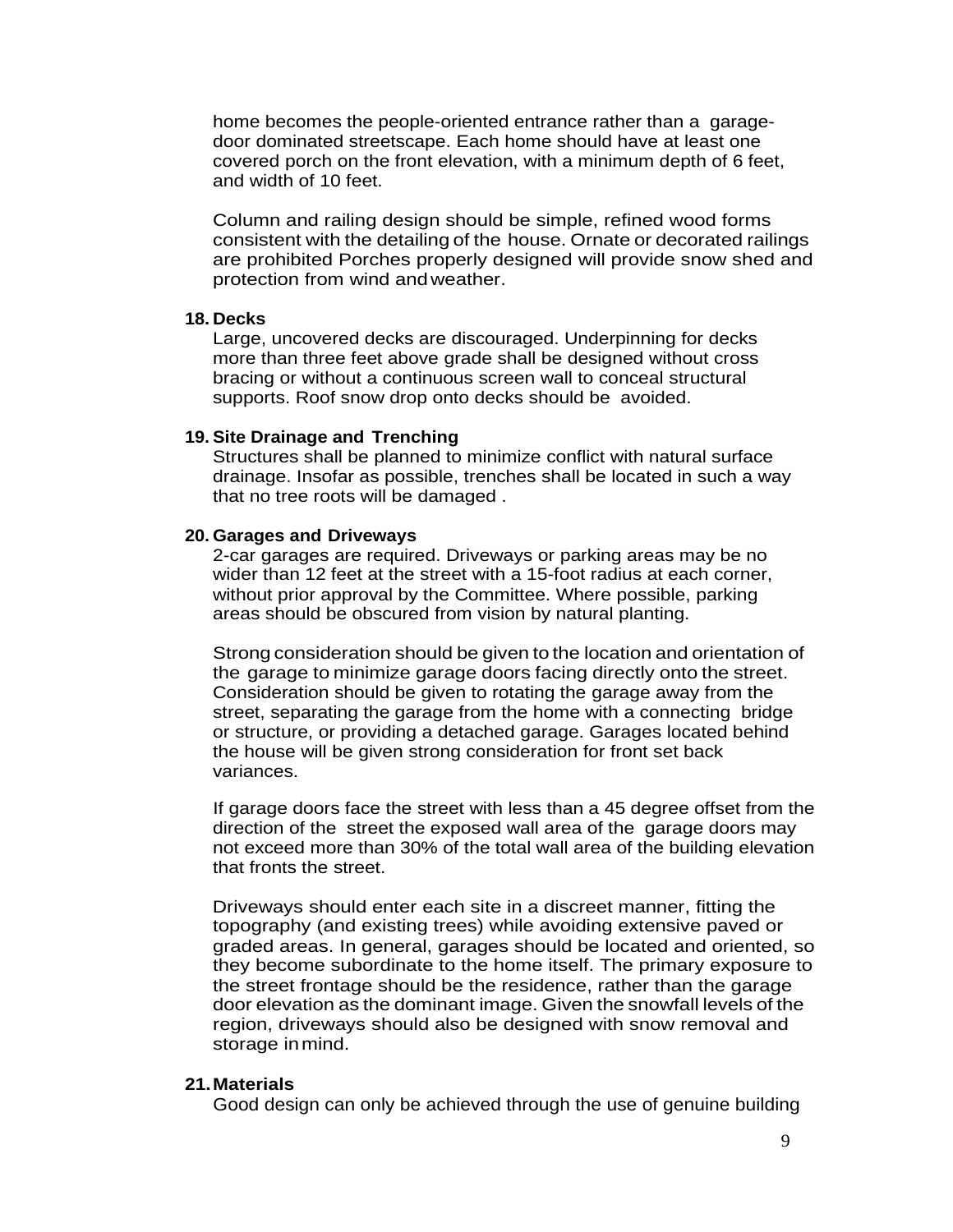materials. Building materials attempting to appear as something they are not will not be allowed in Elkhorn Ridge. For example, do not use vinyl siding that imitates wood boards, do not use plywood siding that imitates vertical board siding (such as Tl-11 Synthetic stone is prohibited). Utilize natural materials that connect the building with its natural surroundings. Design exterior walls with Mountain Ranch, Arts and Craft, and Mountain Modern inspired detailing.

Natural materials, native to the region are recommended. Stone indigenous to the Sierra Nevada Mountains are encouraged.

·

Additionally, all elevations are required to be of the same quality as the front. Propose projects that use the same quality of materials on all sides.

Use of certain types of exterior materials are not recommended but may be allowed with appropriate constraints:

- a. Poured concrete or concrete blocks May not be used as an exposed wall orfacade.
- b. Brick, stucco, or plaster Will be allowed when used with other materials to break up the starkness or monotony associated with "cover-all" applications.
- c. Plywood siding is not allowed. Plainsawn or rough sawn plywood siding with batts no greater than 16" on center may be approved provided that these materials do not exceed 33% of the exterior siding materials.
- d. In the event of a conflict between the Declaration of Restrictions and the requirements of the Architectural Control Committee, the more restrictive standard shall apply.

#### **C. Changes and modifications**

Once approval has been granted to begin construction, no modifications may be made in the plans or specifications and no subsequent alteration, relocation or addition may be undertaken at the construction site until the modification, alteration or addition has been submitted to and approved by the .Architectural Control Committee.

Should any owner or contractor fail to adhere to the requirements imposed by the (1) CC&R's, (2) .Architectural Control Guidelines, or (3) any specific condition of project approval, the .Architectural Review Committee has the authority to order a stop to the work being undertaken, and remove, correct, or remedy the non-compliance at the Owners cost.

## **D. Revegetation Guidelines**

## **1. Revegetation Plan**

Final plans must be accompanied by a revegetation plan. Revegetation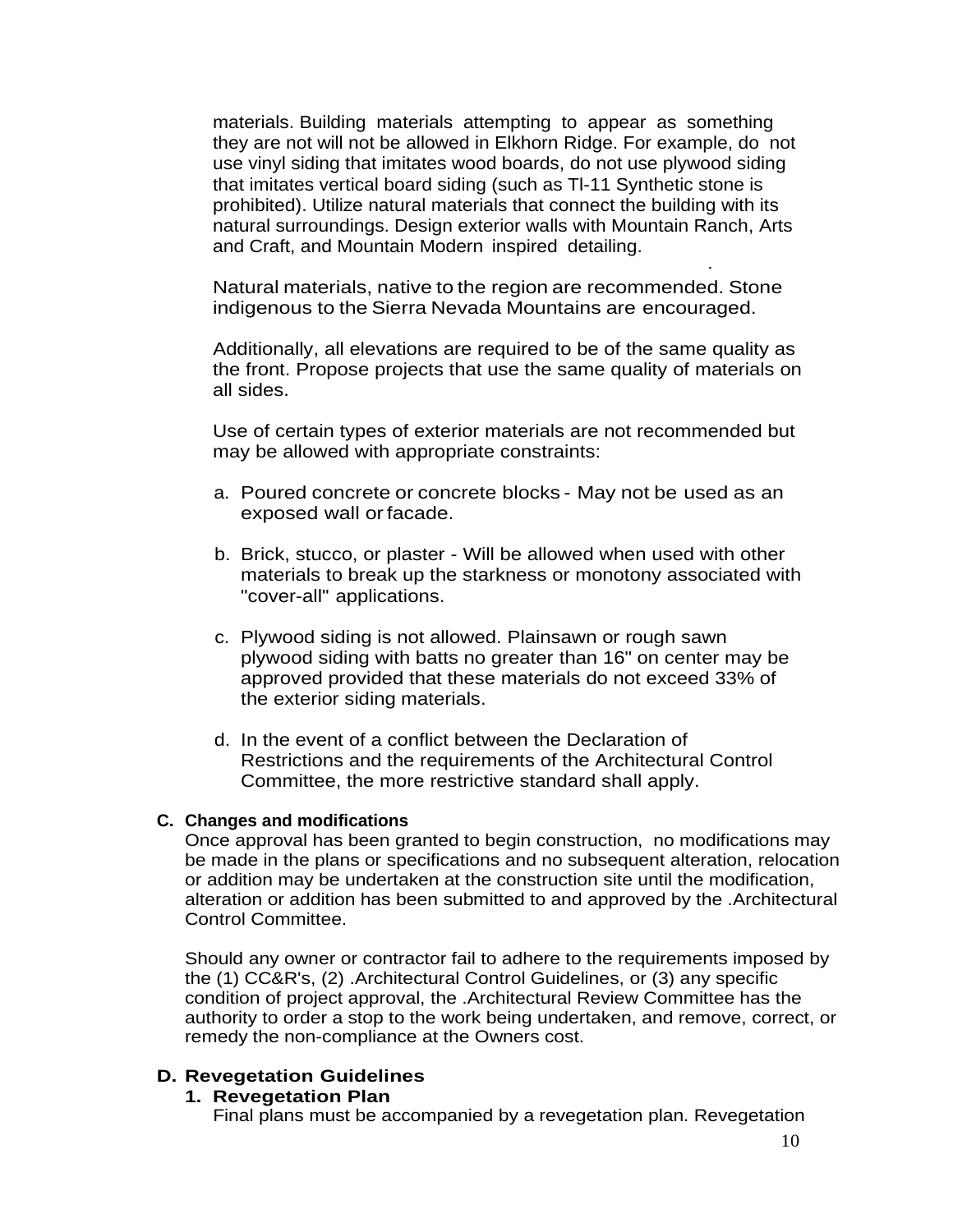is required in all areas disturbed by the construction process. Indigenous plants should be utilized in revegetation. The most destructive impact upon the environment is the disturbance of the existing soil and vegetation during construction. In the mountain environment, the wounds of construction heal very slowly. To heedlessly destroy and then not to repair the very elements that attracted us to Elkhorn Ridge is contrary to the interests of all property owners. Please impress this fact upon your architect, contractor ad subcontractors.

Those areas disturbed by construction are not only unsightly but are also susceptible to erosion which further destroys the environment. Indigenous plant materials, when properly utilized, will minimize the negative effects of construction.

#### *2.* **California. Native Plant Society Guidelines**

The policy of the California Native Plant Society should be followed in the development of revegetation plans. For reference and guidance, the Board of Directors of the California Native Plant Society in 1980 adopted the following:

- a. The introduction of species not normally occurring in an area alters the aesthetic and historical quality of that are and may change ecological relationships among species.
- b. The continued existence of native species, and especially of those endemic to special areas, may be threatened by the introduction of non-native species, which sometimes prove highly invasive.
- c. Abrupt changes in the vegetation type of an area may be detrimental to the ecological balance of an even wider area.
- d. Therefore, the California Native Plant Society adopts thefollowing policy:

Those who do revegetation, especially of public lands and natural areas in non-urban settings, should use only locally native species in an effort to restore original vegetation or to develop species assemblages consistent with surrounding vegetation. Typical plant materials which are native to Elkhorn Ridge, as well as expertise about their use, can typically be found in local nurseries.

Except as may otherwise be expressly provided in these Guidelines, the Committee will not regulate the landscaping of an owner's property. No application is required for the installation of lawn, shrubs, plants, gardens, or trees. Any topographical change in the lot consisting of four or more feet, however, shall be subject to regulation and an application shall be submitted to the Committee prior to commencement of any such topographical changes.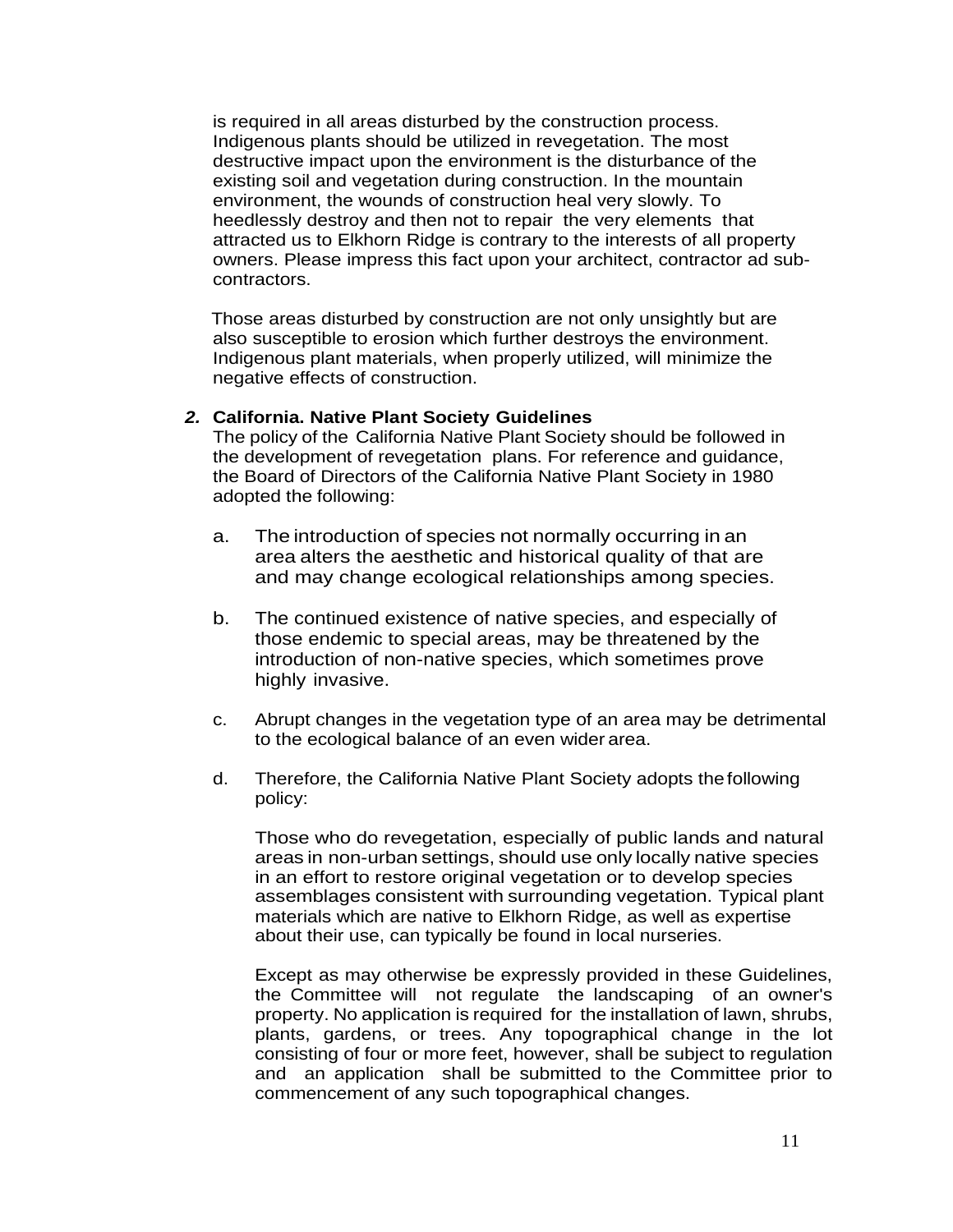## **IV. ADMINISTRATIVE PROCEDURES**

The plan Review Process will commence upon submittal of a complete application package. (See New Construction Application form attached.)

The entire application package should be delivered to the manager for the Elkhorn Ridge Owners Association at 97 E Sierra Ave. Portola, CA 96122

The right of an Owner to construct, remodel, alter or otherwise change any improvement or make excavation to any lot shall do so under the jurisdiction of the Architectural Review Committee, and shall not commence, or erect such until the same has been approved by the Committee.

## **A. Scope**

All new structures, alterations, additions, color changes, and site improvements are under the jurisdiction of the Architectural Control Committee. . This includes exterior hot tubs, patios, decks, steps, retaining walls, parking areas, solar panels, fences, horse corrals, etc.

## **B. Fees**

Two checks payable to the Elkhorn Ridge Homeowners Association shall accompany each application. The amount of the fee and compliance deposit shall be according to the following schedule:

|                                                                                                           | Application | Compliance |
|-----------------------------------------------------------------------------------------------------------|-------------|------------|
|                                                                                                           | Fee         | Deposit    |
| <b>New Residence Construction:</b>                                                                        | \$1,500.00  | \$4,000.00 |
| Alterations or additions to an existing residential<br>structure.                                         | \$500.00    | \$1,500.00 |
| Site improvements such as fences,<br>painting, excavation, driveway modifications, other<br>paving, etc.: | \$500.00    | \$1,000.00 |

The fees, in the instance of new residence construction, include a refundable deposit of \$4,000.00; the fees, in the case and alterations and additions, include a refundable deposit of \$1,500.00, and in the case of changes or site improvements, contain a refundable deposit of \$1,000.00.

The deposit shall be refunded to the owner upon a successful final inspection of the property by the Committee to assure that it conforms to the approved plans. The deposit shall be retained by the Association in the event that violations of these Guidelines or the approved plans shall occur which are not corrected and are not subsequently brought into conformity with these Guidelines and/or the approved plans. Such a loss of the owner's deposit shall be a cumulative remedy and shall not preclude the Committee or the Association from otherwise enforcing these Guidelines.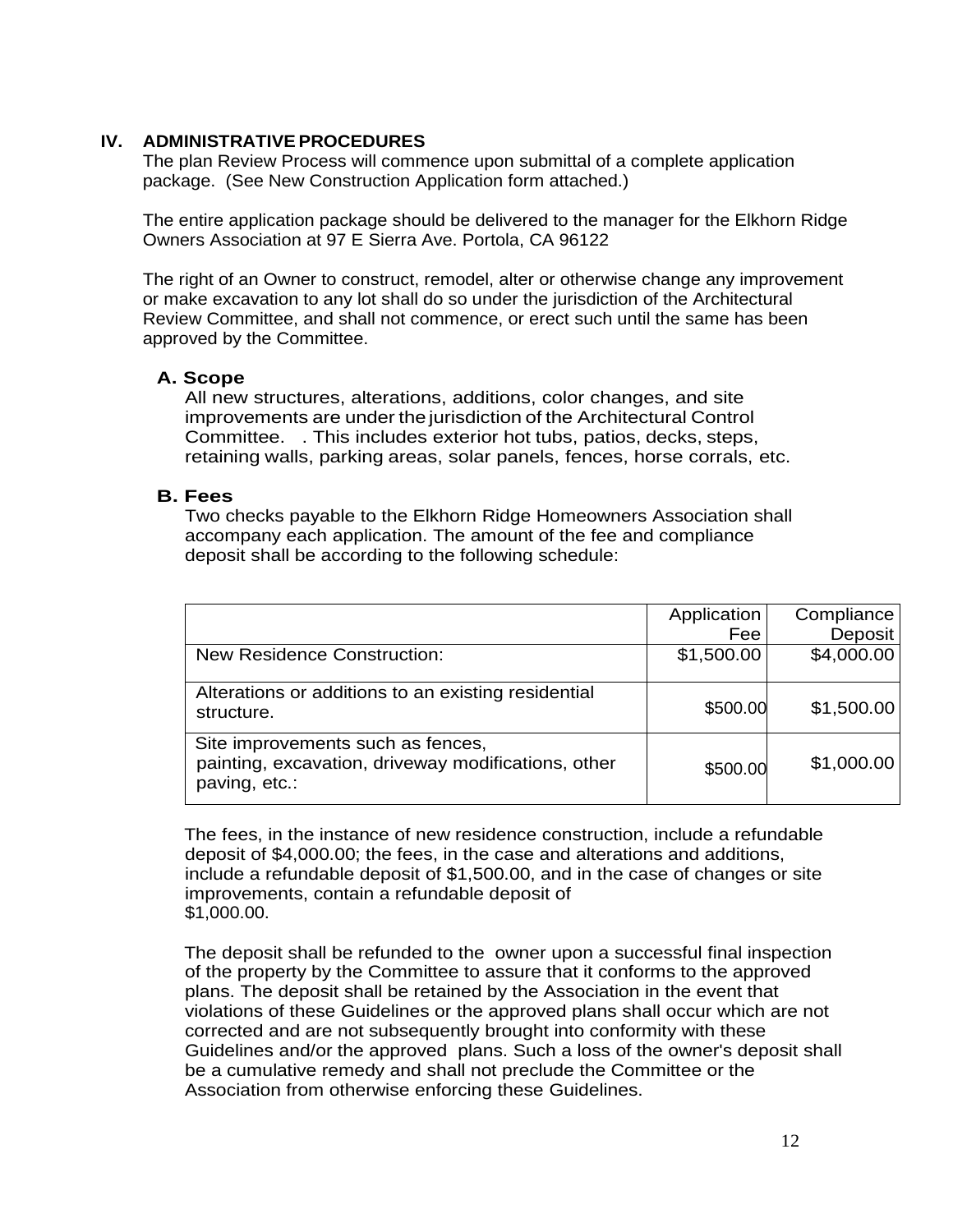## **C. Schedule for Plan Review**

If adequate information is submitted prior to the  $20<sup>th</sup>$  of the month, review can generally be accomplished at the next regular monthly Committee meeting. Lack of required information on the submittal may result in rejection of the proposal and delay the building schedule.

## **D. Approval of Plans**

The Committee shall notify the owner in writing of all actions taken with the plan submittal. Approval of plans shall expire 9 months after they are approved unless within that time, construction has begun. Once the plans have been approved by the Committee, no construction alterations or other improvements can be made on the lot without the owner obtaining approval of the Committee.

## **E. Action taken without approval**

No building or excavation of any kind is to begin prior to receipt of written approval by the Architectural Control Committee.

Should any owner or contractor fail to adhere to the requirements imposed by the (1) CC&Rs, (2) Architectural Control Guidelines, or (3) Any specific condition of project approval, the Architectural Review Committee has the authority to order a stop to the work being undertaken, and remove, correct, or remedy the non-compliance at the Owner's cost.

## **F. Plan Revisions**

Requests for plan changes during construction must be submitted to the Committee in writing. Approval must be received prior to making changes to previously approved plans. A fee of \$250 shall be charged for each request for plan change. All changes or deviations from the original application's approved plans, including changes in grades, paved areas, materials, colors, door and window specs, etc. must be submitted to the Committee with proper documents including any necessary drawings for review and approval prior to implementation. Any action by the Owner or Contractor to implement changes prior to the Committee's approval is considered a violation and may be subject to a fine, and/or an order by the committee for immediate cessation of all aspects of the construction in violation until approval is secured or the change is denied, in which any cost of mitigation will be determined and charged to the Owner. The committee has the authority to approve what they determine as a minor, or insignificant change without charging a fee or requiring formal submittal. Additionally, the Committee has the authority to charge a fee, at their discretion, for any revision where additional review costs are incurred due to the complexity of the revision, or additional on-site review is needed.

#### **G. Variances**

Departures from the Architectural Guidelines are discouraged because they create a lack of certainty and predictability in the building process and because process and because all owners improve their properties in reliance upon the enforcement of these Guidelines. However, because exceptional circumstances may require exceptional responses, variances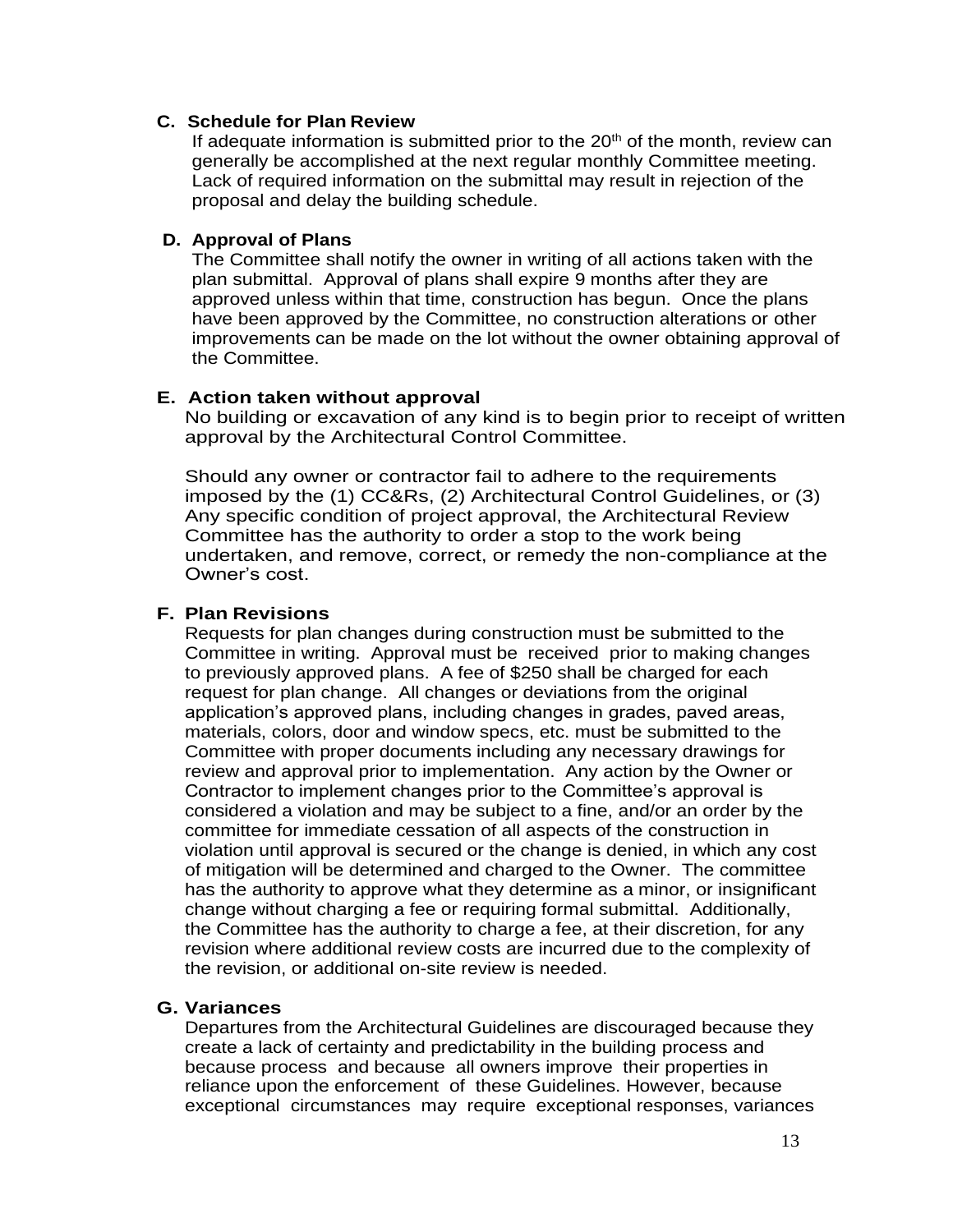will be considered by the Committee upon receipt of a written request from the owner outlining the specific reasons for the requested variance. A variance granted to one individual shall not be considered as a precedent for other such requests for that owner or for any other owner.

## **H. Commencement and Completion of Construction Project.**

An owner shall have twelve (12) months from the Committees approval of the plans to commence construction; the owner shall have one year from commencement of construction to complete the construction project and to obtain a Certificate of Occupancy. Upon a written showing of extraordinary circumstances submitted to the Committee, a request for an extension may be granted.

# **I. Violations**

All violations of these Guidelines, or any building-related provision of the Declaration of Restrictions, or any construction activity, including site preparation, not in accordance with plans approved by the Committee, will be referred to the Board of Directors of the Elkhorn Ridge Homeowners Association for action if such violations or , differences cannot be resolved within the design review process.

In the event that the Committee disapproves plans and specifications, or any other violation of these Guidelines or the Declaration of Restrictions cannot be resolved within the design review process, the owner may appeal the Committee's decision to, or may seek resolution of a violation by appealing to, the Board of Directors of the Elkhorn Ridge Homeowners Association by filing a petition in writing within 10 days after being notified in writing of the disapproval, or within 10 days after being notified of the Committee's final determination of any violation, stating reasons for the appeal. The Board of Directors shall have the right and authority to review the decision of the Architectural Control Committee. The decision of the Board of Directors of the Elkhorn Ridge Homeowners Association shall be final and conclusive.

# **J. Waiver or Estoppel**

The failure of the Committee or the Board of Directors of the Elkhorn Ridge Homeowners Association to enforce any of the conditions, restrictions or covenants, or any of the previous of these Guidelines, shall in no way be deemed a waiver of that enforcement right, nor shall the Association be estopped to enforce such conditions thereafter. Neither the Committee, the Association, nor any member thereof shall be responsible for architectural or other defects of any nature whatsoever in the plans and specifications or in any structure thereafter.

# **K. Commencement and Completion of Construction Project**

An owner shall have twelve (12) months from the Committee's approval of the plans to complete the construction project and to obtain a Certificate of Occupancy and receive a letter of successful final inspection from the Committee . Upon a written showing of extraordinary circumstances submitted to the Committee, a request for an extension may be granted.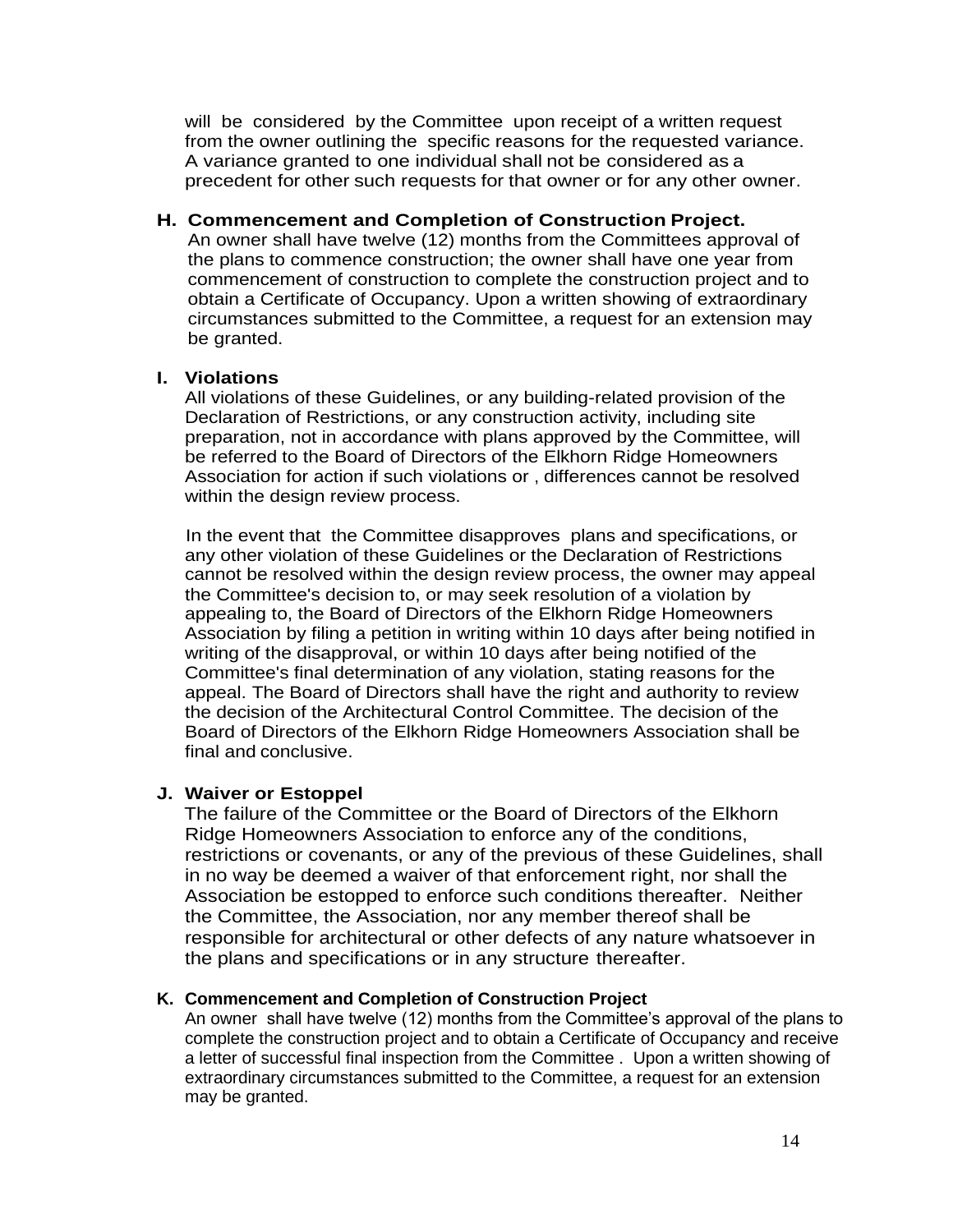## **L. Final Inspection**

All construction is subject to a final inspection by the Committee in order to ensure that all such construction is in conformance with the originally approved plans, and all approved revisions thereto.

For the benefit of both the Owner and the Committee, please refer to the Final Inspection Checklist before making a request for final inspection. An additional fee of \$250 may be charged if a follow up inspection is needed.

# **V. CONTRACTOR/SUBCONTRACTOR REQUIREMENTS**

In the preparation of final plans and specifications for your home at Elkhorn Ridge, include the following requirements for your contractor.

- A. The property corners are to be kept clearly marked for immediate identification of property boundaries by the contractor or members of the Committee or officers of the Association throughout the course of construction.
- B. Under no circumstances is it permissible to cross the parcel line into adjoining lots or homesites for access, storage, or any other purpose. Should such an encroachment become an absolute necessity, it must be approved by the Elkhorn Ridge Homeowners Association Architectural Control Committee and the consent and written approval obtained before-the-fact from the neighboring property owner.
- C. All vehicles are required to stay on the paved roadway. Vehicles are not to be driven or parked on any unpaved area except as is absolutely necessary to permit the construction (such as with the pouring of footing by a concrete truck, the hoisting of trusses ,with a crane, etc.) process to occur. Such vehicles shall at all time stay within the boundaries of the parcel under construction and the designated construction area andshall be operated only in a manner that minimizes damage to the natural foliage.
- D. Debris of all kinds should be properly contained and promptly disposed of. Under no circumstances is debris of any type to be placed on burn piles, in community collection bins or any other area within Elkhorn Ridge.
- E. Please be sure that your contractor and his crew, subcontractors, material suppliers, and all other associated with the construction of your home are aware of the restriction on pets at Elkhorn Ridge. Dogs must be on a leash at all times and must be accompanied by their owner. No dogs are to run loose. If a dog become a problem for any reason, they will be prohibited from the building site.
- F. Immediately upon completion and Final Inspection of your home, all Construction Signs must be removed, and a final cleanup accomplished.
- G. Noise should be controlled to the greatest extent possible. Construction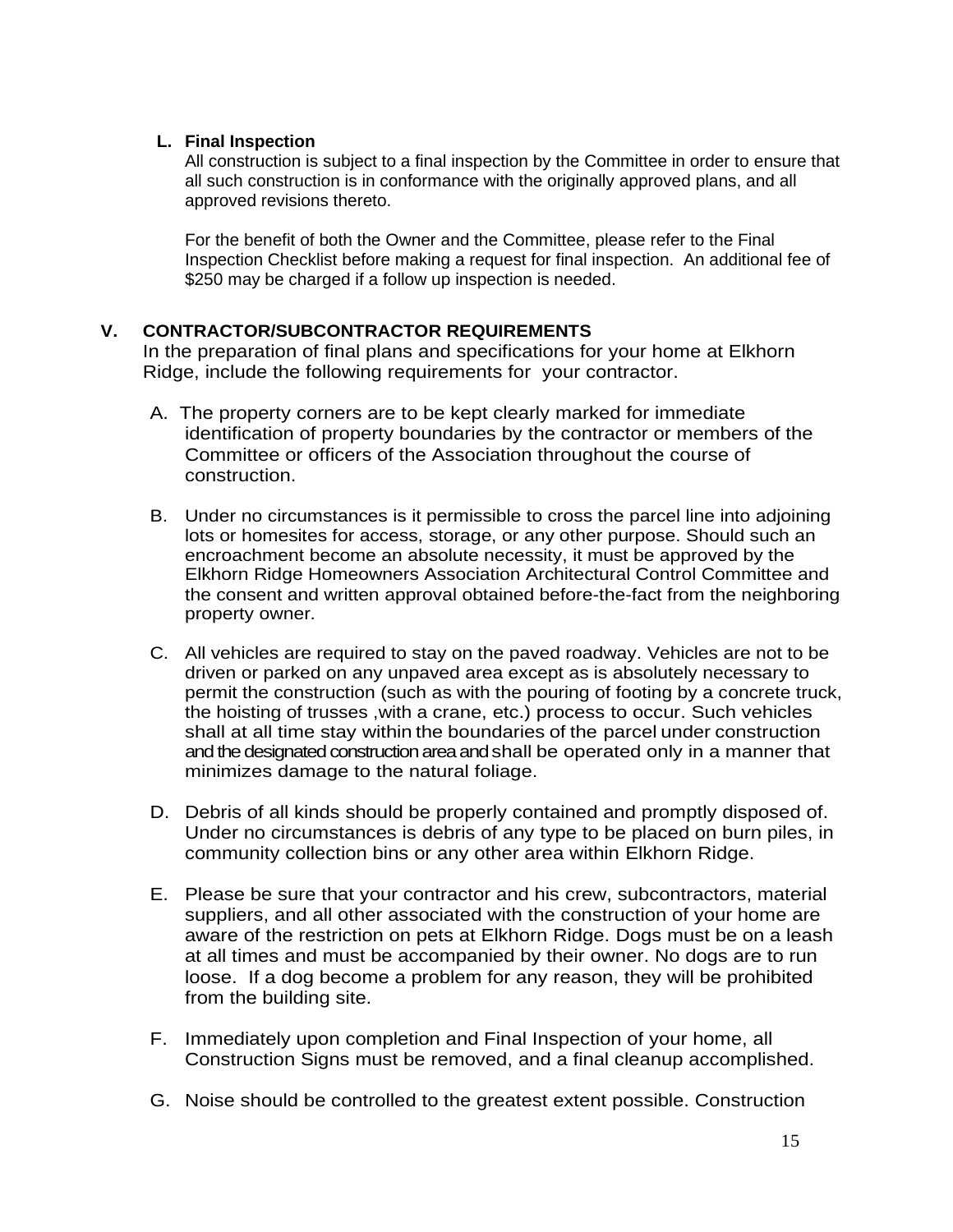work is allowed between the hours of 8:00 a.m. and 6:00 p.m. Monday through Saturday. Construction is prohibited on Sundays. Radios playing at high volume levels are not allowed. If a problem develops with regard to radio volume, radios will be banned from the site during construction.

H. During the time of construction of any building or other improvement, all signs of contractors, subcontractors, material suppliers, lenders, or other construction-related signs, shall be located on a single sign post. Under no circumstances shall signs be affixed to trees. The sign post shall be no greater than five feet in height. The maximum area for any one sign shall be no more than three (3) square feet. All signs must be removed immediately upon completion of construction.

No construction shall begin on any lot without prior written approval of the architectural review committee. **Owners are responsible for the actions of their contractors, subcontractors, suppliers, and others involved with the improvements to the lot.**

## **Certificate of Adoption**

I hereby certify that:

A. I am the Secretary of the Elkhorn Ridge Owners Association.

B. The foregoing Architectural Control Guidelines were adopted by the majority vote of the Board of Directors on March 16, 2021.

Dated:  $\Box$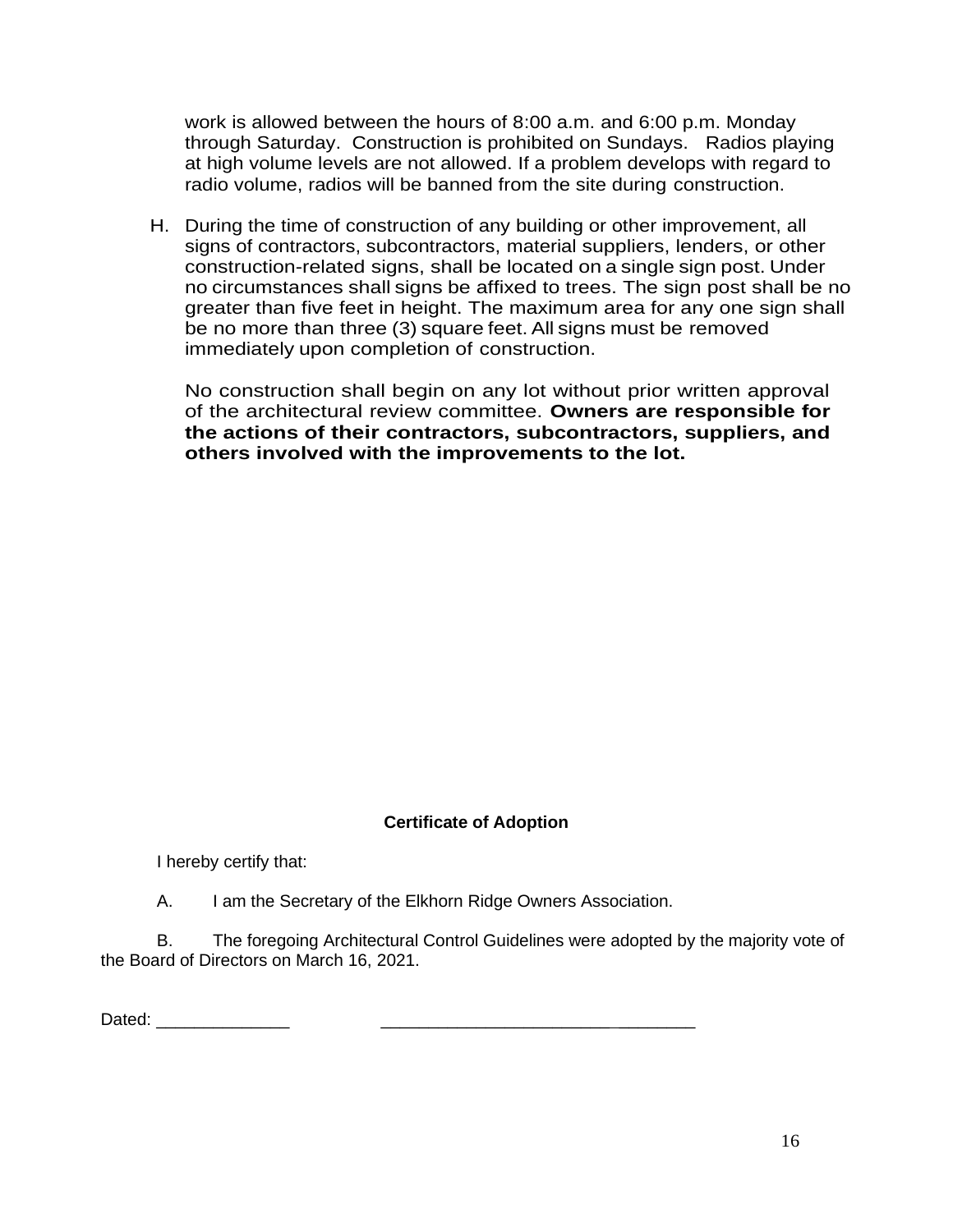# **ELKHORN RIDGE ARCHITECTURAL REVIEW NEW CONSTRUCTION APPLICATION**

|                                          | Date: ________________ |
|------------------------------------------|------------------------|
| Phone Number: ( _____) _________________ |                        |
|                                          |                        |
|                                          | Phone number ( )       |

#### **Details of Plan Prints**

The Owner shall submit one complete .pdf set of plans via email, and two sets of professional quality blueline or blackline plan prints, showing the name of the Owner, date, and architect or designer, and which shall also include the following:

#### **1. Site Plan**

Based upon a topography by a registered land surveyor or civil engineer drawn to a scale of 1/8" to 1'- O" and conforming to the Town of Truckee requirements, and showing contours at 2ft intervals and numeric elevations on each contour, including:

- $\Box$  A. The lot, unit number and preassigned street address.
- $\Box$  B. Name, address, license number and signature of the registered land surveyor or civil engineer creating the plan and the date of the drawing.
- $\Box$  C. Name and address of the Owner.
- $\Box$  D. The location and dimensions of any easements, building setbacks, property lines and contiguous roads.
- $\Box$  E. The locations of all utility lines (sewer, water, electrical, gas and TV.
- $\Box$  F. Source of survey data and survey reference datum.
- $\Box$  G. The direction of views.
- $\Box$  H. Location of rock outcroppings and boulders.
- $\Box$  I. Site section(s) wherever grade changes are proposed (perpendicular to contours).
- $\Box$  J. Location and height of proposed retaining walls.
- $\Box$  K. Location of required parking area with finish grades and drainage indicated.
- $\Box$  L. Location of proposed paved area with grades and materials indicated.
- $\Box$  M. Location of decks, uncovered porches, walks and retaining walls.
- $\Box$  N. Location of attached garbage containers, or inside container location.
- $\Box$  O. Location of temporary access to building site by contractors, and on-site material storage areas.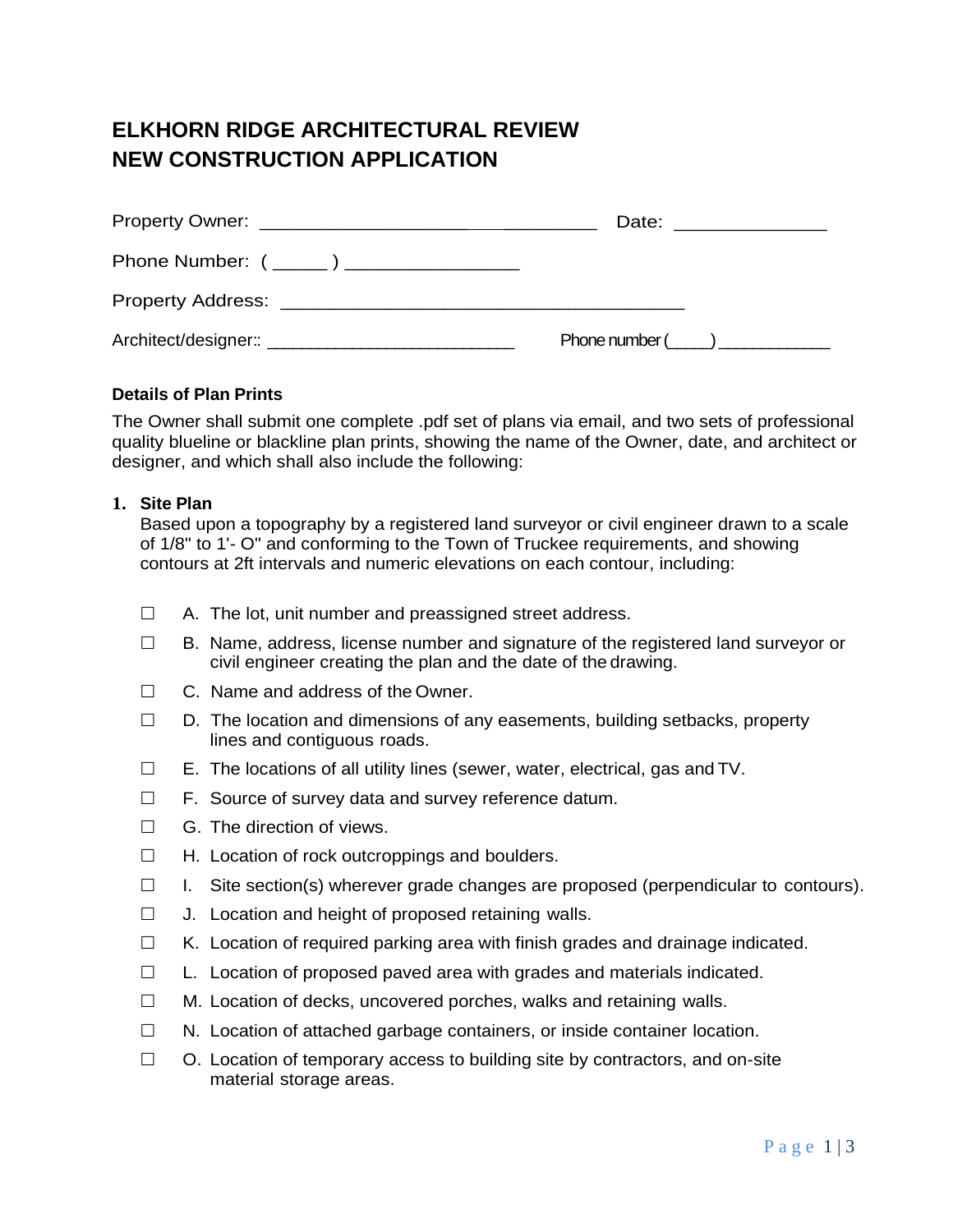- $\Box$  P. Location of Temporary power source (note: the temporary power shall be supplied on a temporary power pole or routed underground to the service panel of the structure after the foundation is laid.
- $\Box$  Q. Location of trees, and tress requested to be removed for construction, or fire safety; (flag trees proposed to be removed with flagging tape).
- $\Box$  R. Show location of construction area fencing, (no construction activity outside of fence in order to protect native vegetation).
- $\Box$  S. Show location of any adjacent structure on developed lots.
- $\Box$  T. Show location of temporary toilet face door away from road.
- $\Box$  U. Show location of on-site snow storage area.
- $\Box$  V. Homesite coverage total coverage of the land by buildings, parking areas and decks will not exceed 33% of the site.
- $\Box$  W. Show limits of temporary construction fencing area (s), thus providing protection of native environment areas.

## **2. Drainage and Erosion Control Plan**

- $\Box$  A. Show existing on-site drainage, swales, etc.
- $\Box$  B. Show proposed on-site drainage.
- $\Box$  C. Location and description of temporary BMPs (i.e., Straw wattles, hay bales, silt fence, etc.).
- $\Box$  D. Show location of permanent BMPs (i.e., Seeding, gravel, wood chips, etc.)
- $\Box$  E. Show location and size of all infiltration trenches or fields

#### **3. Re-vegatation Plan**

 $\Box$  Plans must be accompanied by a revegetation plan as called for in the design quidelines.

#### **4. Structure Plans**

Shall include floor plans, roof plans, sections through the structure, and all exterior elevations at ¼ inch to the foot scale, and include the following:

- $\Box$  A. General construction type.
- $\Box$  B. Roof slopes (pitch), roof materials and including gutters; (including colors)
- $\Box$  C. Type of doors, windows and frame, and the materials; (including colors
- $\Box$  D. All exterior siding materials; (including color samples)
- $\Box$  E. Exposed foundation materials; (including finish and color)
- $\Box$  F. Chimney (if required), and materials and cap design.
- $\Box$  G. Deck, stairs, railing design and finishes.
- $\Box$  H. Exterior light fixture(s) sample or brochure sample to meet light source and shielding requirements.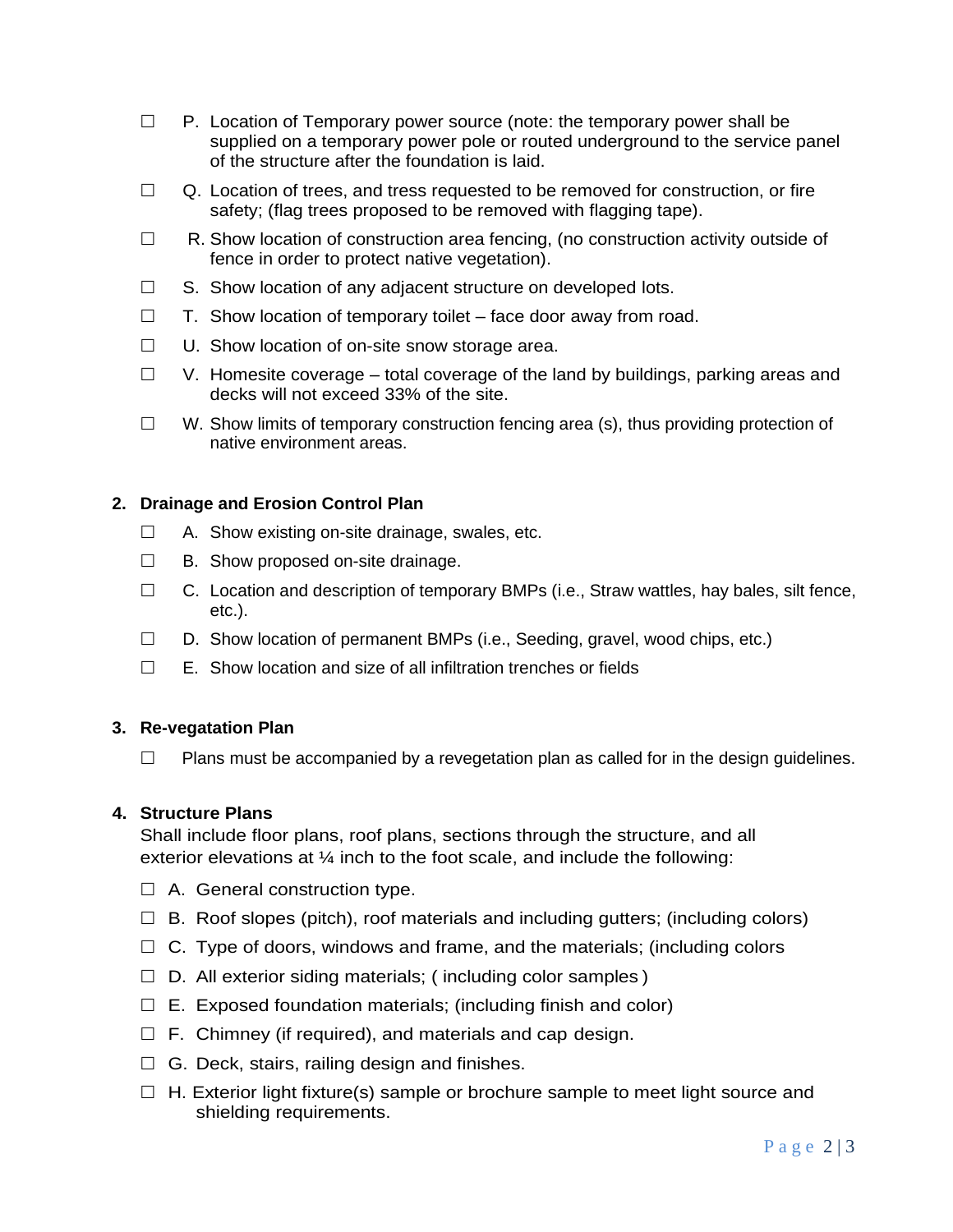## **5. Colors**

Provide samples of all exterior materials, including finishes, paint, stain, sealants, metal, window frames, roofing, solar panels, etc. Where feasible, apply paint and stain on actual material as samples and submit same to the Committee, and when not, paint chips or manufacturer brochures, or colored pictures may be acceptable, garage doors and window frames for example. It shall be at the discretion of the Committee as to what is required.

## **6. Staking of Property Corners and Building Footprint**

Not later than (7) days prior to the Committee's scheduled review of the submitted plan, the Owner's contractor, architect,/designer, engineer, or other authorized agent, shall cause the comers of the property to be staked so as to enable members of the Committee to better visualize the property. At the same time, one of the above named persons shall cause the footprint of the structure(s) to be outlined on the ground with stakes and string so as to enable the Committee to better ascertain the manner in which the structure(s) is situated on the lot.

#### 7. **Payment**

- $\Box$  A. Compliance Deposit: Check or money order in the amount of \$4,000.00 made payable to Elkhorn Ridge Owners Association
- $\Box$  B. Architectural Review Fee: Check in the amount of \$1,500.00 made payable to Elkhorn Ridge Owners Association

#### **8. Signatures:**

**We acknowledge that we have read and understand the Architectural Control Guidelines and Design Review Process. We further confirm that we have received and read the CC&R's for the Elkhorn Ridge Owners Association**

| Owner: | Date:               |
|--------|---------------------|
|        | Date: _____________ |
|        | Date:               |

**An Important Note: Completion of all items listed on the foregoing Checklist and submittal to the Committee shall be a required before the Committee commences the Plan Review Process.**

**Color and material samples and 2 hard copies of plans should be mailed to: Cline & Associates. 97 E. Sierra Ave. Portola, CA 96122**